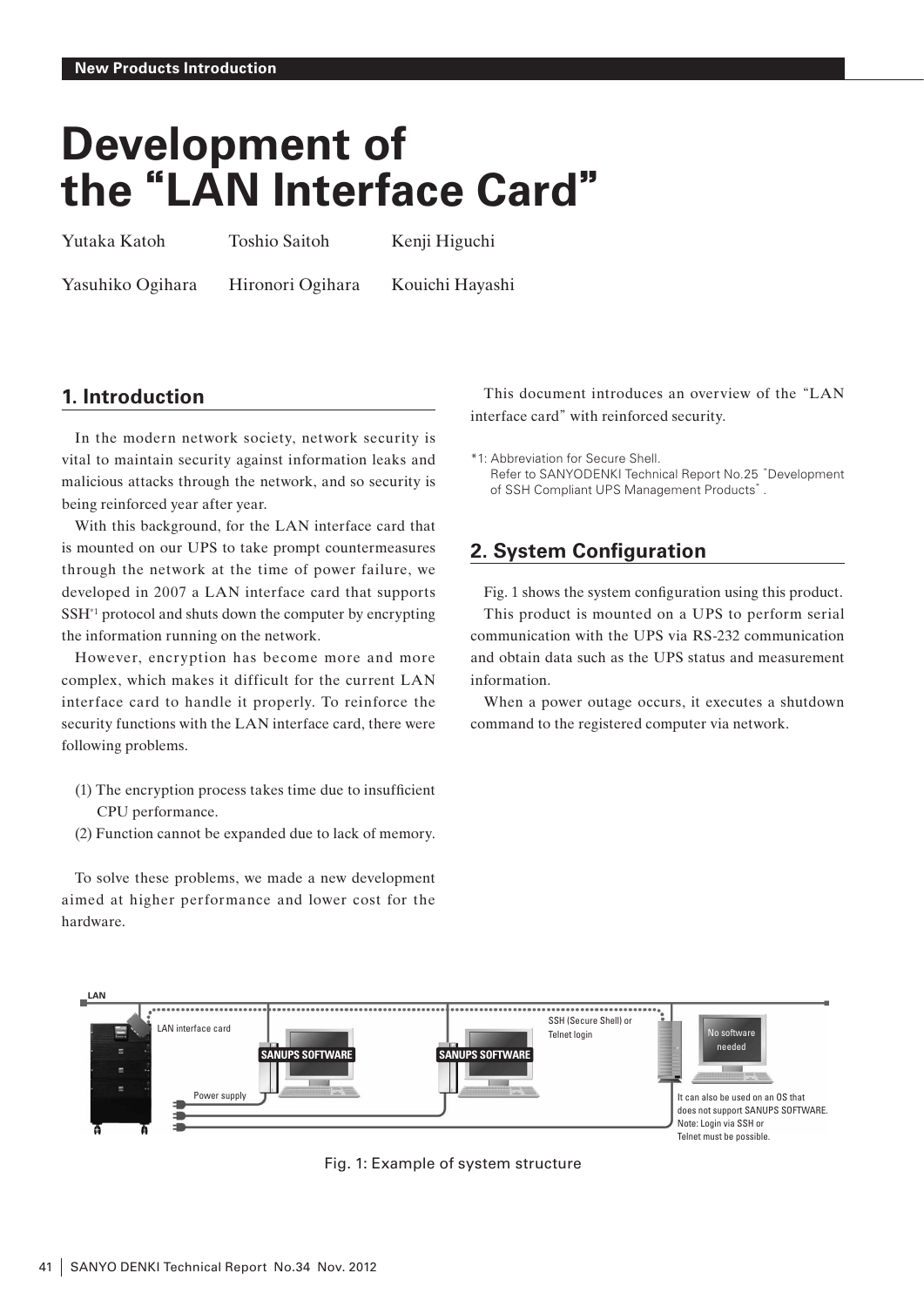# **3. Features**

## **3.1 Improvement of hardware performance** (1) CPU

By replacing the CPU with one that is higher in performance compared to the conventional model, the processing speed has greatly improved.

The processing time for the SSH login has become 1/18 shorter at 40 seconds for the new model compared to 720 seconds for the conventional model.

#### (2) Memory

With the ROM increased from 4 Mbytes to 16 Mbytes, and the RAM from 4 Mbytes to 32 Mbytes, the function can be flexibly expanded.

(3) Operating ambient temperature

The operating ambient temperature has increased from 0 to 40˚C to -25 to 60˚C, resulting in a wider temperature range. This makes it possible for the card to be mounted not only on a UPS, but also on the power conditioner for photovoltaic power generation SANUPS P for outdoor installation.

## **3.2 Security reinforcement**

## 3.2.1 Encrypting the electronic text on the network

(1) E-mail monitoring function

An increasing number of providers are leveraging OP25B\*2 against spam mail, which often makes it difficult to send emails to Internet or mobile mail accounts.

This equipment supports encryption methods such as SMTP over SSL/TLS\*3 or STARTTLS\*4, so it can send emails to tightly secured Internet and mobile mail accounts.

Also, encryption methods such as POP3 over SSL/ TLS\*5 or STLS\*6 are also supported when receiving inquiry emails.

- \* 2: OP25B stands for Outbound Port 25 Blocking. This blocks the communication to TCP port No. 25, which is used for sending mail, so that mail transmission to external mail servers is disabled. In this case, mail transmission is carried out using another port called a submission port where security is reinforced with user authentication and encryption of information.
- \* 3, 4: SSL stands for Secure Socket Layer. TLS stands for TransportLayer Security. SMTP over SSL/TLS is a method that encrypts outgoing emails from the beginning using SSL or TLS, while STARTTLS is a method that encrypts them part of the way through using SSL or TLS.
- \* 5, 6: POP3 over SSL/TLS is a method that encrypts incoming emails from the beginning using SSL or TLS, while STLS is a method that encrypts them part of the way through using SSL or TLS.

(2) Data download/upload function

This encrypts information such as setting information or event logs through the FTPS server function and enables the information to be downloaded to equipment on the network. Also, it can encrypt setting information and upload it.

#### (3) Web monitoring function

This provides access to this product through encrypted electronic text and allows it to be managed from the Web browser of equipment on the network through the HTTPS server function.

## 3.2.2 SNMP monitoring function

Version 3 of SNMP is supported, so security is tighter than Version 1 or 2, which makes it possible to monitor this product more securely with SNMP.

# **3.3 Common interface establishment**

As an MIB (Management Information Base: database for managing a device on a network) using SNMP, this can be managed with the Sanyo Denki private MIB (EXUPSMIB), in addition to the conventional standard UPS-MIB (RFC1628).

With the addition of this Sanyo Denki private MIB, this private MIB can be expanded and SANUPS products can be centrally managed using a common interface using SNMP.

# **3.4 Other functions**

(1) Visualization of electric power

Statistical values of the UPS measurement information can be retained in the LAN interface card.

Table. 1 shows the list of measurement values that retain statistical values.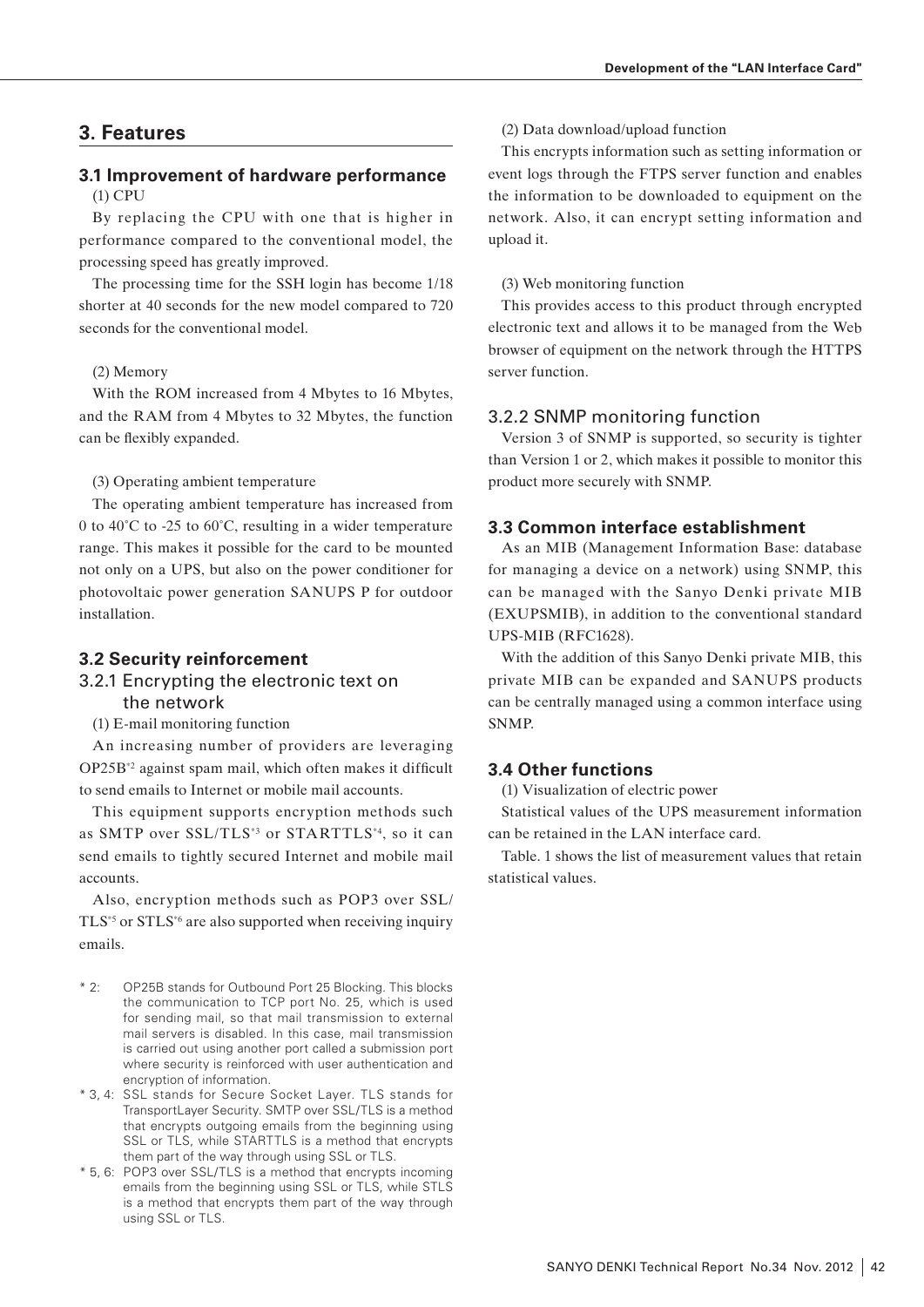| <b>Measured value</b>         |               | <b>Statistical value</b>  |  |  |
|-------------------------------|---------------|---------------------------|--|--|
| Input voltage (r-s)           | V             | Maximum, minimum, average |  |  |
| Input voltage (s-t)           | V             | Maximum, minimum, average |  |  |
| Input voltage (t-r)           | V             | Maximum, minimum, average |  |  |
| Input frequency               | Hz            | Maximum, minimum, average |  |  |
| Output voltage (r-s)          | V             | Maximum, minimum, average |  |  |
| Output voltage (s-t)          | V             | Maximum, minimum, average |  |  |
| Output voltage (t-r)          | V             | Maximum, minimum, average |  |  |
| Output current (r)            | A             | Maximum, minimum, average |  |  |
| Output current (s)            | A             | Maximum, minimum, average |  |  |
| Output current (t)            | A             | Maximum, minimum, average |  |  |
| <b>Output power</b>           | kW            | Maximum, minimum, average |  |  |
| <b>Output electric energy</b> | <b>kWh</b>    | Hour/day/month total      |  |  |
| <b>Output frequency</b>       | Hz            | Maximum, minimum, average |  |  |
| <b>Load factor</b>            | $\frac{0}{0}$ | Maximum, minimum, average |  |  |
| <b>Ambient temperature</b>    | $^{\circ}$ C  | Maximum, minimum, average |  |  |
| <b>Battery temperature</b>    | $^{\circ}$ C  | Maximum, minimum, average |  |  |

Table 1: Measured value list

The periods for storing statistical values are as follows.

| Hourly summary data:                          | $3$ months + current month |
|-----------------------------------------------|----------------------------|
| Daily summary data:                           | $2$ years + current year   |
| Monthly summary data: 10 years + current year |                            |

The above information can be shown as a statistical graph on the Web browser.

Fig. 2 shows an example of the ambient temperature statistical graph display.



Fig 2: Example of ambient temperature statistical graph display

(2) Measurement value threshold monitoring function

By setting the threshold conditions for the load factor, ambient temperature, and input voltage of the UPS, deviations from the measurement value threshold can be monitored.

This can also shut down the computer when the measurement value is abnormal.

(3) Shutdown function for server of power sources in a redundant configuration.

Up to 5 UPS units can be configured redundantly and the server of power sources in a redundant configuration can be shutdown.

The method of shutdown for server of power sources in a redundant configuration is patent pending.

# **4. Specifications of the"LAN Interface Card"**

Table 2 shows the specifications of the**"**LAN interface card**"**.